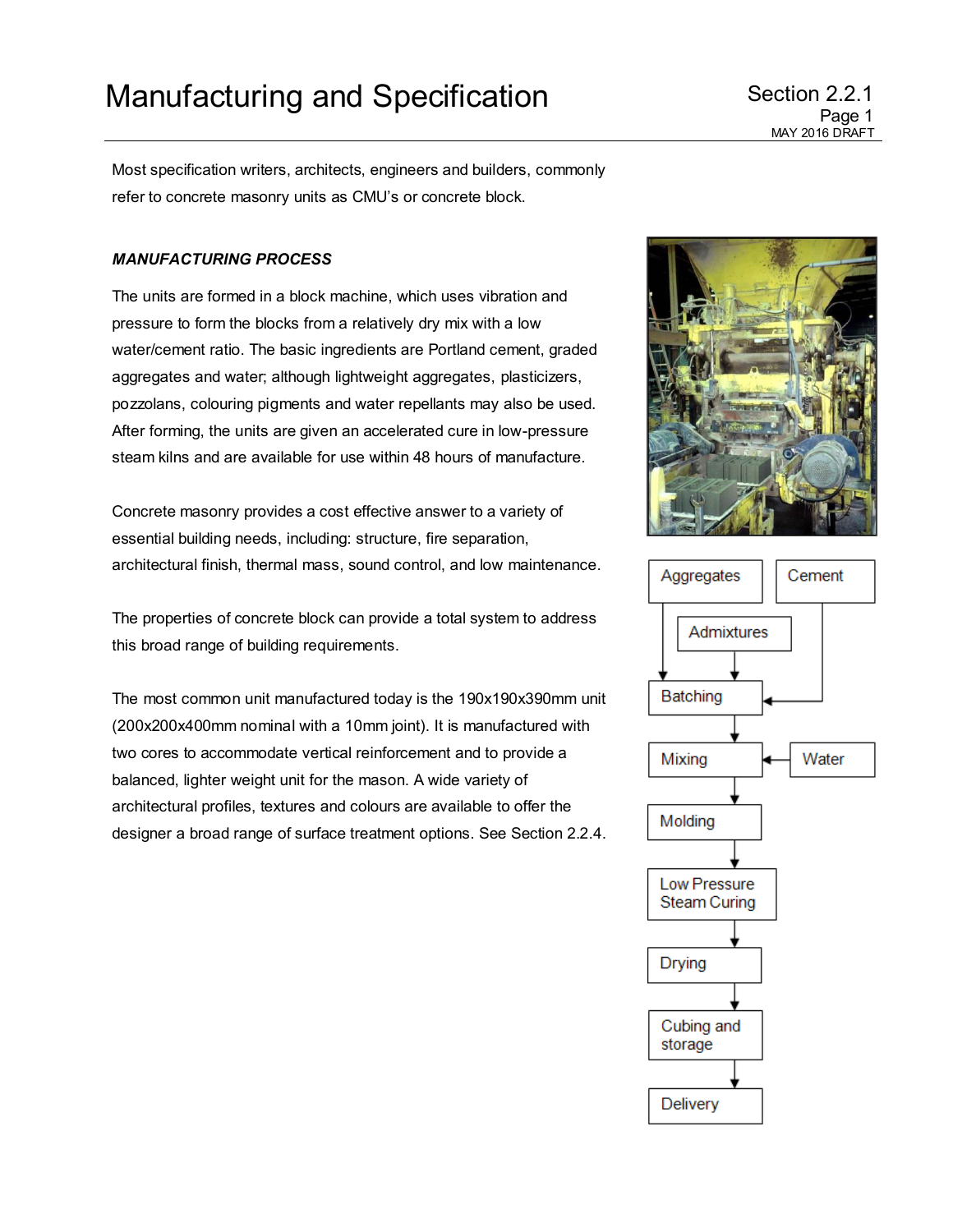## *PRODUCTS*

Concrete masonry units are designed and specified as follows:

Concrete block CSA A165.1-04

Concrete brick CSA A165.2-04

Sample Spec: Concrete masonry units: To CSA A165.1-04

Classification H/15/A/M

Where

| H | Hollow |
|---|--------|
|   |        |

- 15 = compressive strength in MPa
- A  $=$  density over 2000 kg/m<sup>3</sup>, max. absorption of 175 kg/m<sup>3</sup>.
- M = moisture controlled cured, dried, wrapped

You can specify different physical properties for the block according to

the following table:

|    | <b>Solid Content</b>                                   |                                  |  |  |
|----|--------------------------------------------------------|----------------------------------|--|--|
| H  | Hollow (net area is less than 75% of gross area)       |                                  |  |  |
| S  | Solid                                                  |                                  |  |  |
|    | <b>Compressive Strength in MPa</b>                     |                                  |  |  |
| 15 | 15 MPa, standard inventory.                            |                                  |  |  |
| 20 | Higher strengths available to order at slight premium. |                                  |  |  |
| 25 | (See section 1.2.3 - Cost Guide)                       |                                  |  |  |
| 30 |                                                        |                                  |  |  |
| 35 |                                                        |                                  |  |  |
|    | Oven dry density (kg/m <sup>3</sup> )                  | <b>Maximum water absorption</b>  |  |  |
| A  | Over 2000                                              | $(kg/m^3)$                       |  |  |
| B  | 1800-2000                                              | 175                              |  |  |
| C  | 1700-1800                                              | 200                              |  |  |
| D  | Less than $1700$                                       | 225                              |  |  |
| N  | No limits                                              | 300                              |  |  |
|    |                                                        | No limits                        |  |  |
|    | <b>Linear Shrinkage (%)</b>                            | <b>Moisture Content (% total</b> |  |  |
|    |                                                        | absorption)                      |  |  |
| м  | 0.045                                                  | 45                               |  |  |
| Ω  | No Limits                                              | No Limits                        |  |  |

(See section 3.1 Masonry Standards Commentary for more information)

## *STANDARD WEIGHT / SEMI-LIGHTWEIGHT / LIGHTWEIGHT*

Concrete masonry units are made with either standard weight or lightweight aggregates, or a combination of the two.

A loadbearing concrete block of 200x200x400mm nominal size will weigh approximately 18kg when made with standard weight